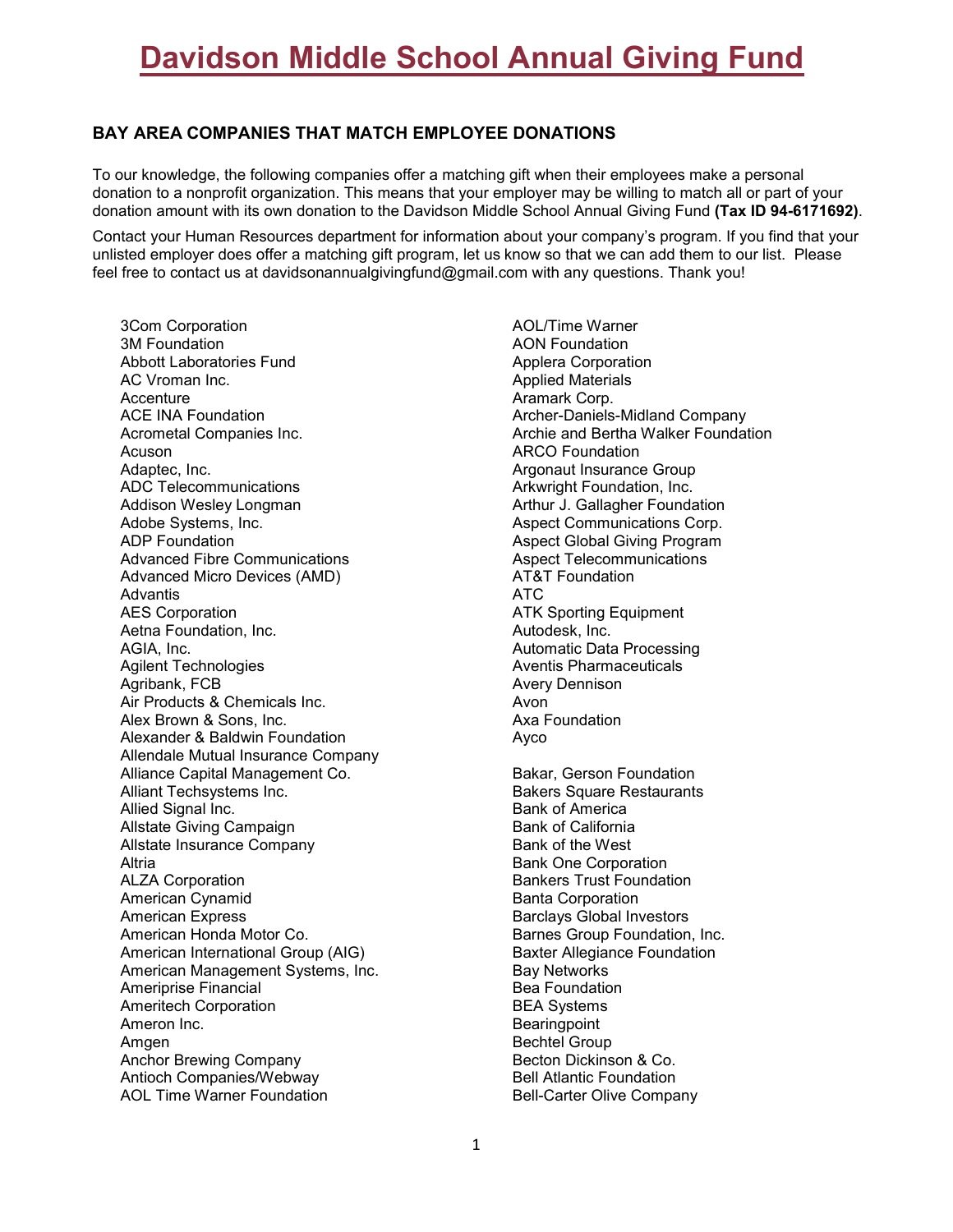Bemis Company Foundation Berkeley Systems, Inc. Best Foods BFGoodrich Company Birkenstock Footprint Sandals Bixby Land Company Black and Decker Blandin Foundation Blauvelt Demarest Foundation, Inc. Bloomingdale's Blount Foundation Blue Shield of California BMC Industries Inc. BNSF Boeing Company Boeing Boeing Gift Matching Program Boole & Babbage, Inc. Booz Allen Hamilton Borden Foundation Boston Consulting Group BP Amoco Corporation **BP** Foundation Braun Intertec Co. Breslauer and Rutman, LLC Brobeck Charitable Foundation Broderbund Foundation BT Commercial/Deutsche Bank BTD Manufacturing, Inc. BTW Consultants, Inc. Burlington Northern Santa Fe Railway Co. Business Wire Butler Manufacturing Company C.B. Fleet C.M. Capital Foundation Cadence Design System, Inc. California Community Foundation California Endowment California HealthCare Foundation California Institute of Technology California Wellness Foundation Calpine Corporation CAN Foundation Candle Foundation Capital Group Companies Carnegie Foundation Case Corporation Cashin Company Castlerock Technology Caterpillar Foundation CBS Foundation, Inc. Celera Celestica Corporation CertainTeed Co. Charitable Gift Fund Champion International Corporation Charles Schwab & Company Inc.

ChartHouse International Charitable Gift Fund Chase Manhattan Foundation Chevron Chicago Title and Trust Company Foundation Chubb & Son, Inc. Ciena Corporation CIGNA Foundation Cingular Wireless Circuit City Foundation Cisco Systems, Inc. Citigroup Foundation Clariant Corporation Clif Bar Clorox Company CMP Media, Inc. CMS Hartzell Inc. CNA Insurance Company Foundation CNA Surety Co. Coca-Cola Foundation Colgate-Palmolive Company Color Print Comerica Community First National Bank Community Foundation Community Partners Compaq (HP) Compton Foundation Computer Associates International. Inc. Computer City Supercenters Computer Network Technology Connecticut Mutual Conrad N. Hilton Foundation Consolidated Natural Gas Company Foundation Cooper Tire & Rubber Company Corbis Computer Associates Corning Inc. Foundation Countrywide Financial International, Inc. Cray Research Foundation Crump Insurance Services, Inc. Cultural Homestay International Cytec & Affiliates (Form from company) Danforth Foundation Dataquest Inc David & Lucille Packard Foundation Del Monte Foods Deloite & Touche Delta Airlines Foundation Deluxe Corporation Foundation Deutsche Bank Americas Foundation DFS Group Limited Diageo North America Disney **DisplaySales** Dodge & Cox Dougherty Financial Group, LLC Dougherty Summit Securities, LLC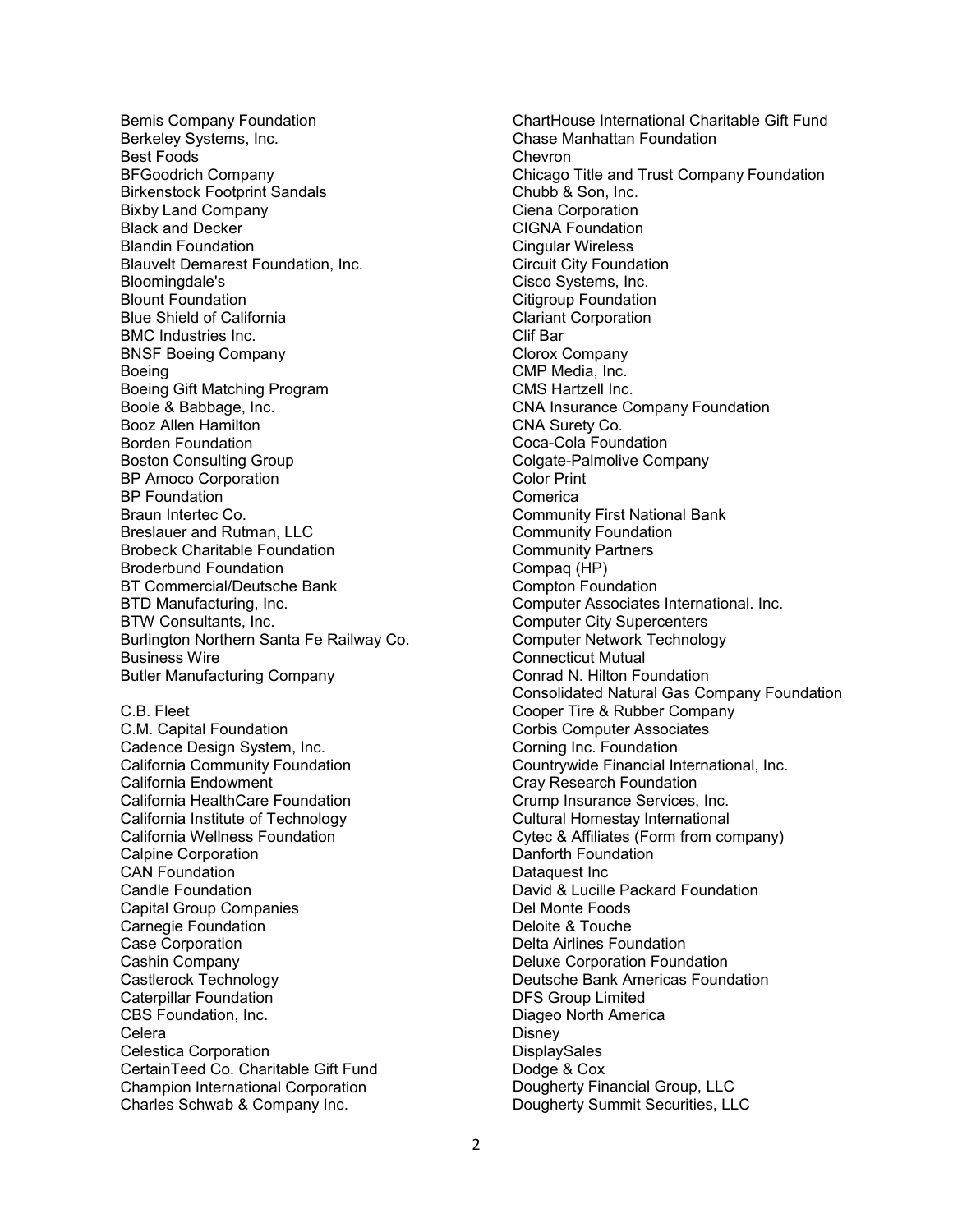Dow AgroSciences LLC Dow Corning Corporation DST Systems, Inc. Duty Free Shoppers Group Ltd.

East Bay Community Foundation Eaton Corporation eBay, Inc. Ecolab Foundation Edison EFunds Electronic Arts, Inc. Elf Atochem North American Eli Lilly & Company Foundation ELuxury — LVMH — SDG Emerson Electric Company Energy for Ors **Equifax** Equitable Foundation Ericsson Ernst & Young Esurance, Inc. Everen Foundation Exxon Mobil Foundation

Fair, Isaac and Company Inc. Family Financial Education Federated Department Stores (Macy's) Fel-Pro Fidelity Investments First Data Corporation First Quadrant Fisherman Family Foundation Fleet Boston Financial Foundation Flora Family Foundation FM Global Foundation FMC Fort James Foundation Fortis Companies Frankel Allen Franklin Templeton Investments Freddie Mac Foundation Freedom Forum Fremont Group Fujitsu America Inc

#### **Gallo**

Gannett Foundation Gap Foundation Gartner Group, Inc. Genentech, Inc. General Agents Acceptance Co. General Electric General Mills Foundation Georgia-Pacific Corporation Gillette Company

GlaxoSmithKline Global Community Partnerships GMAC Commercial Mortage Corporation Goldman, Sachs & Company Goodrich Corporation **Google** Gordon & Betty Moore Foundation **Grainger** Greater Bay Bancorp Greater Kansas City Community Foundation GS&Co GTE Foundation Guidant Foundation, Inc. H & R Block Haas, Jr. Fund, Evelyn and Walter Halleland, Lewis, Nilan, Sipkins, & Johnson Hambrecht & Quist Group Harcourt General Inc. Harder & Company Harris Bank Foundation Harris Corp Harsco Corporation Fund Hartford Steam Boiler Inspection & Insurance Henry A. Bromelkamp & Co. Henry J. Kaiser Family Foundation Heublein Foundation, Inc. Hewlett Packard (Matches with equipment) Hewlett, William and Flora Foundation Hickory Tech Corporation Foundation Hitachi Foundation HJ Heinz Company Foundation Hoffman-LaRoche Home Depot Honeywell Foundation Horizon Media Inc. Houghton Mifflin Company Household International HSBC Philanthropic Programs

#### IAC

Hughes Aircraft Co.

IBJ Foundation, Inc. IBM Corporation IDS Financial Services IKON Office Solutions Foundation Illinois Tool Works (ITW) Independent Charities ING Foundation Ingram Inktek Plastics, Inc Integrated Circuit Systems Intel International Data Group InterPacific Group, Inc.

Hyperion Solutions Corporation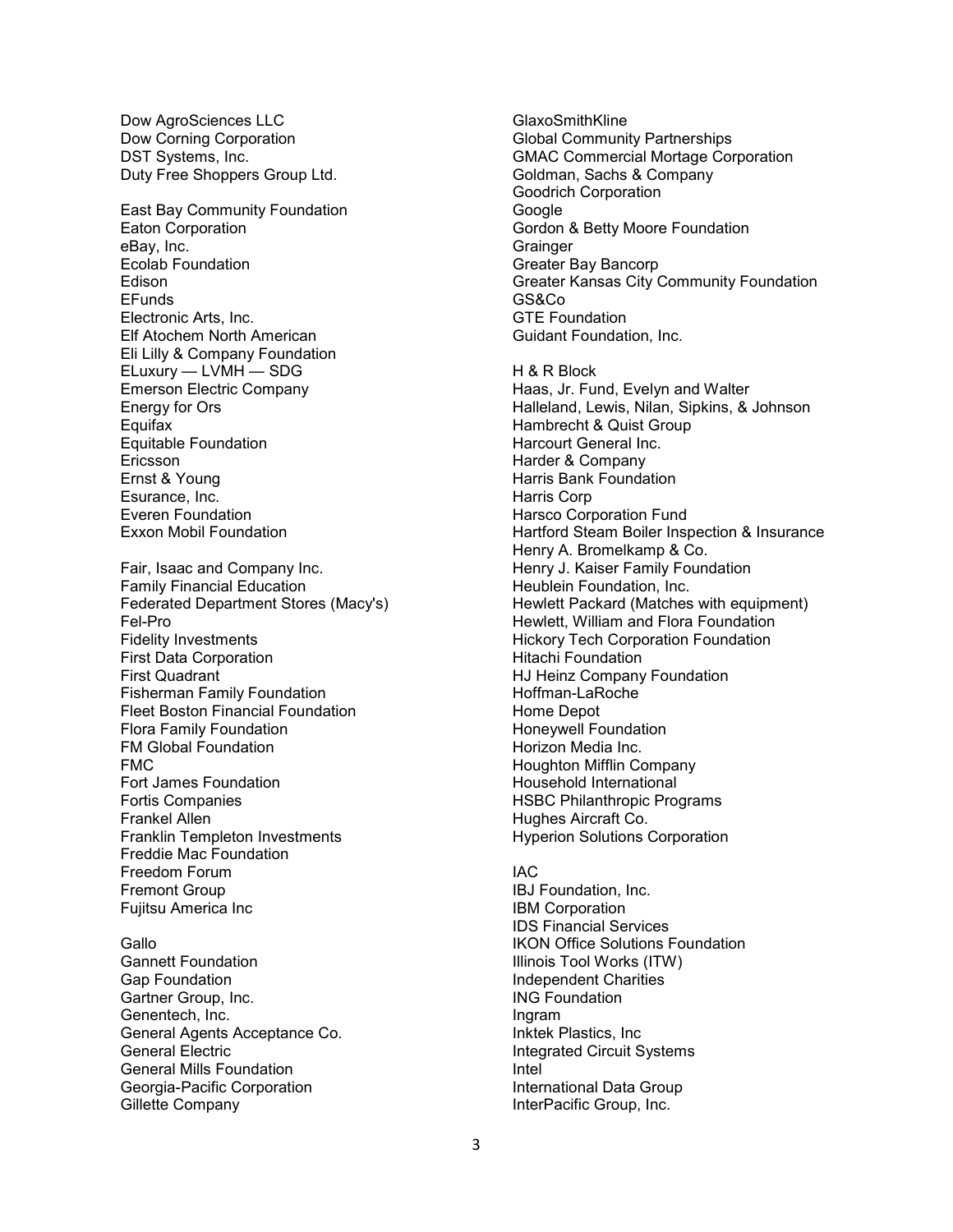Intuit Involve Irvine Foundation Irwin Home Equity ITG, Inc. Itochu International ITT Industries Inc. ITW - Illinois Tool Works

J & H Marsh & McLennan J. Paul Getty Trust J. Walter Thompson Co. James Irvine Foundation Javelin Solutions JDS Uniphase Corporation Jewish Community Foundation John Hancock Mutual Life Insurance Company John Wiley & Sons, Inc. Johnson & Higgins Johnson & Johnson Family of Companies Johnson Controls Foundation Johnstech International Corporation Joseph E. Seagram & Sons, Inc. Jostens Inc. JPMorgan Chase Jump Associates, LLC Juniper Networks Company

K/P Corporation Kaiser Family Foundation, The Henry J. Kaiser Permanente Kaplan, Inc. Matching Gifts Program Kellogg Foundation, W. K. Kemper Group Corporation Kennedy Jenks Consultants King Controls Kmart Co. Knight Foundation, John S. & James L. Kochis Fitz Komag, Inc. KPMG, LLP Kraft Foods, Inc.

Lam Research Corporation Land O' Lakes Foundation Larkin, Hoffman, Daly & Lindgren, Ltd. Lasecke Weil Wealth Advisory Group, LLC Legacy Marketing Group Lehman Brothers Lend Lease Real Estate Investments Leo Burnett Company Fdn. Levi Strauss Foundation Lexis-Nexis Lexmark International Libbey, Inc. Lithotype Company

Lockheed Martin Corporation **Logistix** Los Angeles Times Lotus Development Corporation Lucent Technologies LVMH Selective Distribution Group Macromedia Macworld Communications, Inc. Macy's (Form from company) Mal Warwick & Associates, Inc. Manulife Financial Marin Community Foundation Maritz, Inc. Marquette Bank Marsh & McLennan Massachusetts Financial Services Company MasterCard International, Inc. Matson Navigation company Mattel Children's Foundation Maurices Inc. Maxim Integrated Products May Foundation Company McAfee, Inc. McCune Foundation McDonald's McDonnell Douglas MCG/Healthcare McGraw-Hill Companies Foundation, Inc. McKesson Foundation McKnight Foundation McMaster Carr McNeely Foundation, MEDTOX Laboratories Inc. Medtronic Mellon Bank Corporation Mellon Financial Corporation **MENSCO** Mentor Graphics Mercantile Safe Deposit & Trust Merck Company Foundation Meredith Corporation Merrill Lynch & Company Foundation, Inc. Metris Companies Foundation Metropolitan Life Insurance Co. MFS Investment Management Michaud, Cooley & Erickson Micron Technology Microsoft Millipore Foundation **MindShare** Mineral Acquisition Partners, Inc. Mitsubishi Bank MMI Companies, Inc. Mobil Foundation Inc. Mobil Oil Co.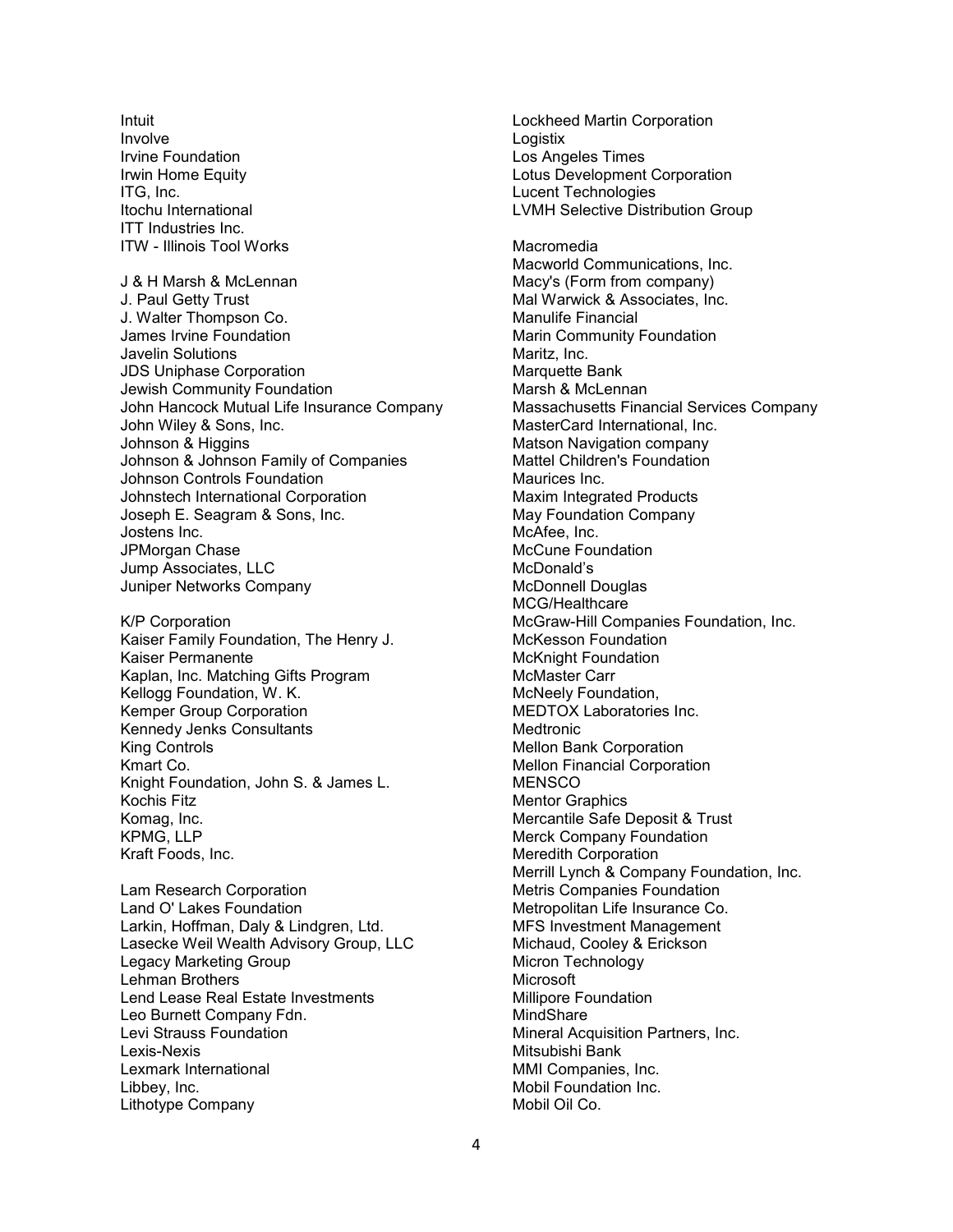MONY Life Insurance Company Mony's Moody's Corporation Foundation Morgan Chase Morgan Stanley Morrison & Foerster Foundation Morton International, Inc. Motorola Foundation MRW & Associates, Inc. MTS Systems Co. Murphy Oil USA Inc. Mutual of New York

Nabisco Foods Group Nalco Chemical Company National Computer Systems National Instruments Corporation National Medical Enterprises National Semiconductor Corporation National Starch & Chemical Foundation, Inc. NCR Foundation Network Associates New Century Financial Co. New Energy, Inc. New York Life Insurance Newsweek Nike Nikon Precision Nissan North America, Inc. Nokia Norcal Mutual Insurance Nordstrom Corporation **Nortel** Northern Trust Company Northrop Grumman Foundation Norton Company Foundation Norvartis US Foundation Norvellus Systems Novell NRG-Natural Resource Group Nursing Strikes NVIDIA Corporation

O'Donnell Associates North, Inc. Object Technology, Inc. Office Depot Olin Corp. Charitable Trust Olive Garden Omron Foundation, Inc. Ondeo Nalco Oracle Corporation Osmonics Inc. OTA Limited Partnership **Outreach** Owens Corning

Pacific Bell Pacific Enterprises–Sempra Energy Pacific Mutual Life Pacific Telesis Palm (Form from company) Palm, Inc. **Patagonia** Payden & Rygel PBG Matching Gifts PCW Communications, Inc. Peninsula Community Foundation PepsiCo Foundation Inc. Pequot Capital Management Pfizer Inc. PG&E Phoenix Home Life Pimco Foundation Pioneer Hi Bred International Piper Jaffray Pitney Bowes, Inc. Pizza Hut PNC Bank Foundation Power Integrations, Inc (Form from company) PPG Industries Foundation PQ Corporation Pricewaterhouse Coopers Provident Companies, Inc. Providian Financial Prudential Foundation Public Strategies Group

Quad Graphics Quaker Oats Foundation Qualcomm Inc. Quantum Corporation Quentin Hancock Fund Quest Diagnostics

R.R. Donnelley & Sons Radio Shack Random House Raychem Corporation RBC Dain Rauscher Foundation Reader's Digest Foundation REALTORS Remmele Engineering Inc. Residential Funding Co. Resource Companies Retek, Inc. **Reuters** RJR Nabisco, Inc. Robert Sharp Pacific Overtures Roche Diagnostics Rockefeller Foundation Rockwell International Rosendin Electric Royal & SunAlliance DPIC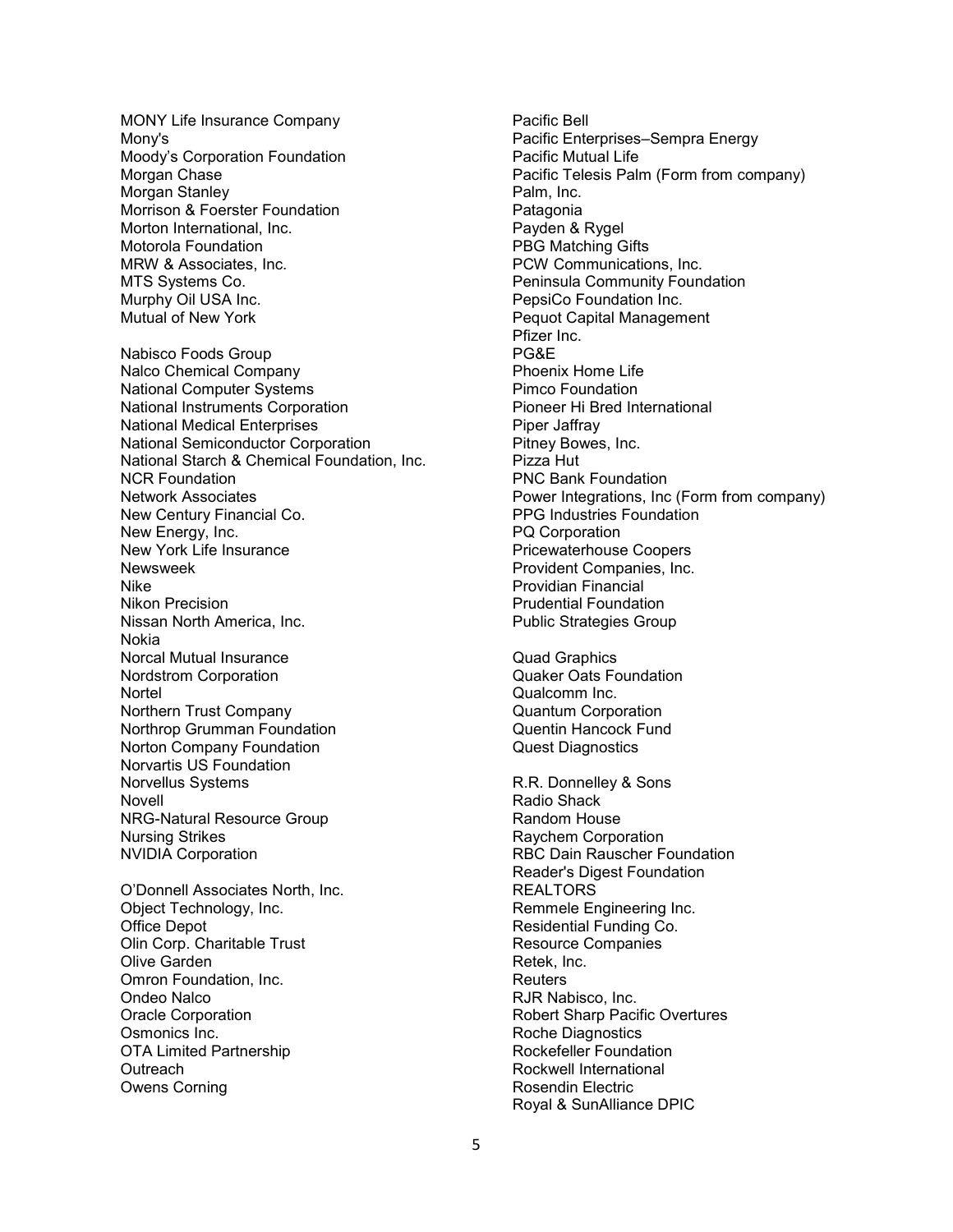### Rustic Canyon Group

SAFECO Insurance Companies Salesforce.com

Sallie Mae Salomon Smith Barney Charitable Trust San Francisco Chronicle San Francisco Foundation San Mateo County Association of SanDisk **SAP** Sara Lee Foundation Sauer-Sundstrand SBC Communications SBC Foundation Schering-Plough Schwab Corporate Foundation SCICOM Data Services Scitor Corp. Scudder Kemper Investments, Inc. Seagate Technology, Inc. Securities Service Division Sempra Energy Sentry Insurance Foundation **Sephora** SH Cowell Foundation Shaklee Corporation Sheldahl Shell Oil Company Shoretel (Form from company) Siemens Corp. Sierra Pacific Resources Silicon Graphics Silicon Valley Community Foundation Simpson Manufacturing Company, Inc. Smart Modular Technologies Smith Barney Citigroup SmithKline Beecham Foundation Sonoma County Community Foundation Sony Electronics, Inc. Sony Pictures Sony USA Foundation, Inc. Sophie & Arthur Brody Foundation Sourn California Gas Spencer Foundation Sprint Foundation SPX Corporation Square D Foundation St. Paul Companies, Inc. Standard Brands Paints Stanley Works **Starbucks** State Farm Insurance Co. State Street Bank & Trust Company Stirtz, Bernards & Company, PA

Stream International Stuart Foundation Sulzer Spine-Tech Sun Microsystems Sun Microsystems Foundation Susquehanna Partners, G. P. Swordspoint Foundation, Inc. Sylvan Learning Center Symantec Corporation Synopsys Technology SYSCO Corp. T.Rowe Price Group Tandy Corporation Tektronix Foundation Teledyne Technologies, Inc. Telesis Foundation Temple-Inland Foundation Tenet Healthcare Tennant Foundation Tenneco Inc. Texas Instruments Textron Inc. The Gap Thomas J. Lipton Foundation Thomson Media Thrivent Financial for Lurans Tiffany & Co. Time Warner Inc. Times Mirror Foundation Tompkins Corporation Toro Foundation Toyota Motor Sales USA Transamerica Corporation Traveler's Foundation Tricon Foundation TRW Foundation U. S. Bancorp Foundation Turner Construction Co. Tyco Thermal Controls U.S. Bancorp Foundation U. S. West Foundation

UBS Realty Investors LLC UBS/PaineWebber UFE Inc. Unihealth Foundation Unilever United States, Inc. Union Bank of California Union Pacific Railroad Union Texas Petroleum Uniphase Corporation Unisource Worldwide, Inc. United Airlines United Business Media United Defense United Technologies Corporation